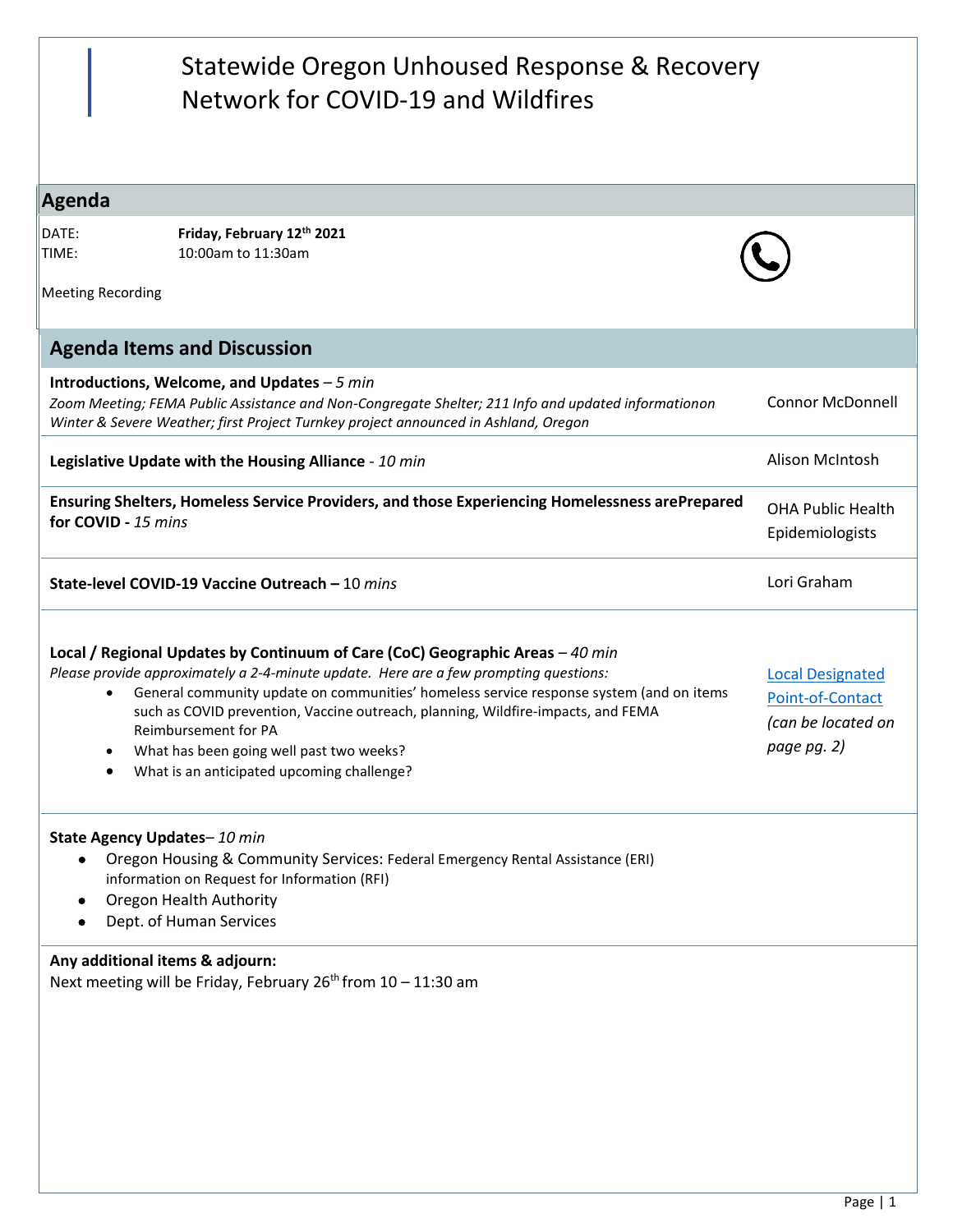| <b>COVID-19 Homeless Populations Taskforce</b>     |                                 |                      |                                                                                                                                                                                                                                                                                                                                                                                                     |  |
|----------------------------------------------------|---------------------------------|----------------------|-----------------------------------------------------------------------------------------------------------------------------------------------------------------------------------------------------------------------------------------------------------------------------------------------------------------------------------------------------------------------------------------------------|--|
| Statewide Regional Updates - February 12, 2021     |                                 |                      |                                                                                                                                                                                                                                                                                                                                                                                                     |  |
| Continuum of<br>Care                               | <b>Counties</b>                 | <b>Name</b>          | <b>Summarized Update</b>                                                                                                                                                                                                                                                                                                                                                                            |  |
| OR 500 - Eugene<br>Springfield/Lane<br>County CoC  | Lane                            | Katharine Ryan       | Bringing more shelter programs online. Using FEMA 1<br>month help project, close to getting 2nd open.<br>Vaccines: unaccompanied youth there is not a<br>straightforward place when positive. Vaccine<br>planning struggle for pathway for use of vaccine for<br>unhoused community. HMIS is looking at age groups<br>to categorize. Will there be a standalone move to<br>address this population? |  |
| OR 502-Medford,<br>Ashland, Jackson<br>County CoC  | Jackson                         | Melanie<br>Doshier   | shelter staff have access to vaccine. Large expo<br>event for vaccines was successful. Unhoused plan is<br>not clear yet, when vaccine will be available for<br>them. Anxiously await and others that are very<br>hesitant. meeting about FEMA public assistance to<br>help with shelter, working with ODCS. Local<br>Homeless TF to coordinate for emergency shelter in<br>Medford.                |  |
| OR 504-Salem,<br>Marion, Polk<br>Counties CoC      | Marion, Polk                    | Jan Calvin           | 95 attended zoom event. Continue to meet weekly<br>with county health departments. Indoor managed<br>camp at state fairgrounds filled up within 12 hours,<br>food and case management available. FEMA<br>reimbursement for hotel/motel is exciting. Training<br>staff to do house placement work would be helpful.                                                                                  |  |
| OR 505-Oregon<br><b>Balance of State</b><br>Coc    | 26 Counties<br>(Below)          | Caleb Green          | counties below can provide individual updates                                                                                                                                                                                                                                                                                                                                                       |  |
|                                                    |                                 |                      |                                                                                                                                                                                                                                                                                                                                                                                                     |  |
| <b>OR-505</b><br><b>Balance of</b><br><b>State</b> | Coos, Curry                     | Sam Engel            | Project Turnkey application pending for Curry<br>County for NCS with ocean views. CCO: invest in<br>housing support but are limited with funding<br>restrictions. Operations and case management are<br>included. Are the residence attached to a CCO?<br>That will help link them into their health care plan.<br>Kids with undocumented parents can be covered<br>with CCO.                       |  |
|                                                    | Josephine,<br>Douglas           | Sam Engel            | Josephine waiting on Project Turnkey application in<br>Grants Pass. Under construction for tiny house<br>village, modeled from JaCo. Temporary shelter has<br>been approved by City. Long term shelter models<br>are being looked at. CSH funding to support those<br>pilots. 90 youth shelter is being placed in Grants Pass,<br>UCAN old building.                                                |  |
|                                                    | Grant, Union,<br>Wallowa, Baker | Rochelle<br>Hamilton | Warming station opened. Winter storm already<br>3inches of snow, apx 6inches to come. Hotel<br>programs are hoping to have available. County<br>meeting to discuss warming shelter need in Baker<br>City.                                                                                                                                                                                           |  |